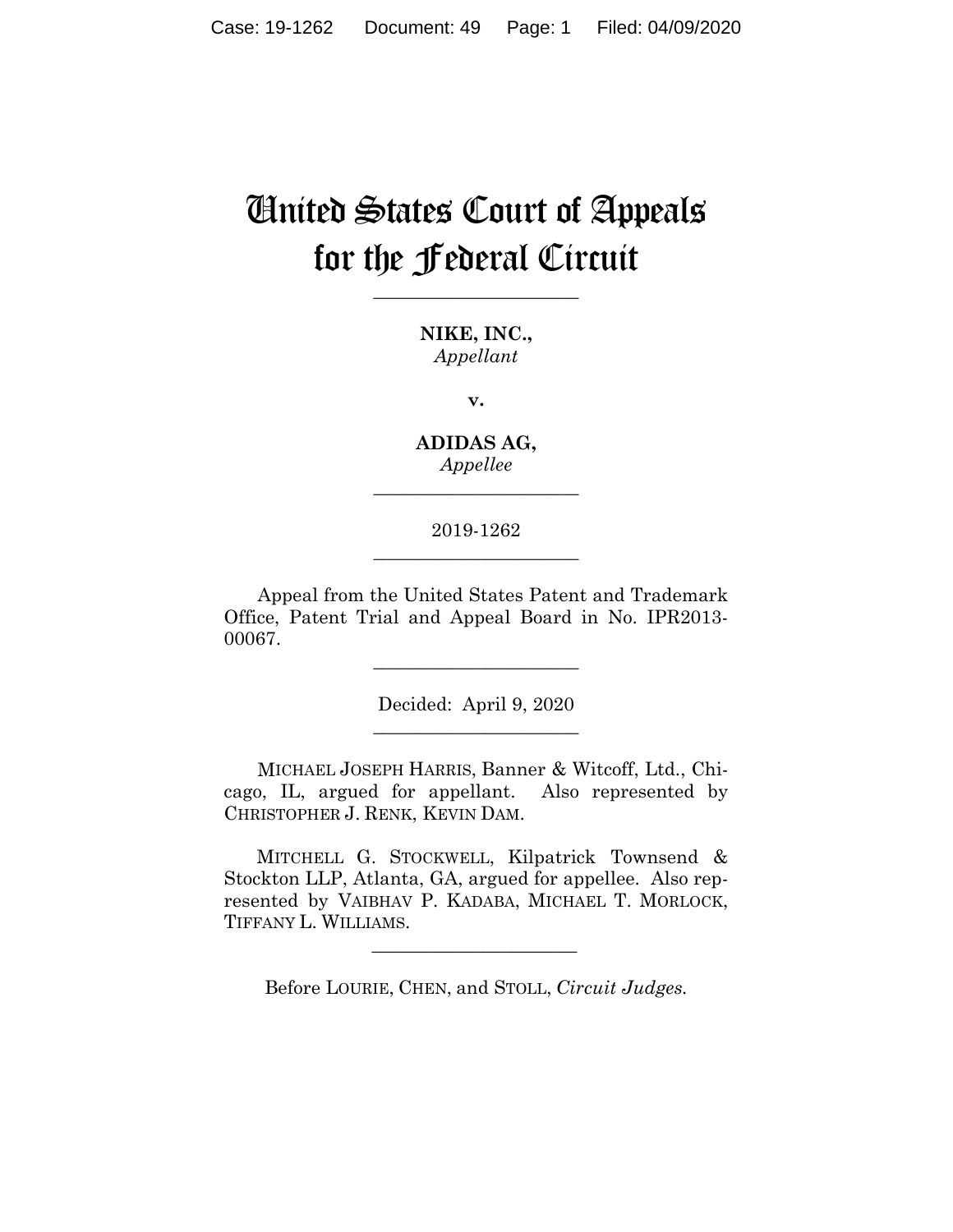## STOLL, *Circuit Judge*.

This case requires this court to once again consider the notice provisions of the Administrative Procedure Act. Nike, Inc. appeals the Patent Trial and Appeal Board's decision on remand denying its request to enter substitute claims 47–50 of U.S. Patent No. 7,347,011 on the ground that those claims are unpatentable under 35 U.S.C. § 103. Specifically, Nike asserts that the Board violated the notice provisions of the APA by finding that a limitation of substitute claim 49 was well-known in the art based on a prior art reference that, while in the record, was never cited by adidas AG ("Adidas") for disclosing that limitation. Nike also challenges the Board's finding that Nike's evidence of long-felt but unmet need was insufficient to establish the nonobviousness of substitute claims 47–50. We conclude that substantial evidence supports the Board's finding that Nike failed to establish a long-felt need for substitute claims 47–50. Because no notice was provided for the Board's theory of unpatentability for substitute claim 49, however, we vacate the Board's decision as to substitute claim 49 and remand for the Board to determine whether that claim is unpatentable as obvious after providing the parties with an opportunity to respond.

#### **BACKGROUND**

This inter partes review proceeding returns from a prior appeal in which we affirmed-in-part and vacated-inpart the Board's decision denying Nike's motion to amend, and remanded for the Board to address certain errors underlying its conclusion that Nike's proposed substitute claims 47–50 were unpatentable for obviousness. *See generally Nike, Inc. v. Adidas AG*, 812 F.3d 1326 (Fed. Cir. 2016) (*Nike I*), *overruled on other grounds by Aqua Prods., Inc. v. Matal*, 872 F.3d 1290 (Fed. Cir. 2017) (en banc). Nike now appeals the Board's decision on remand, in which the Board once again denied Nike's motion to enter substitute claims 47–50.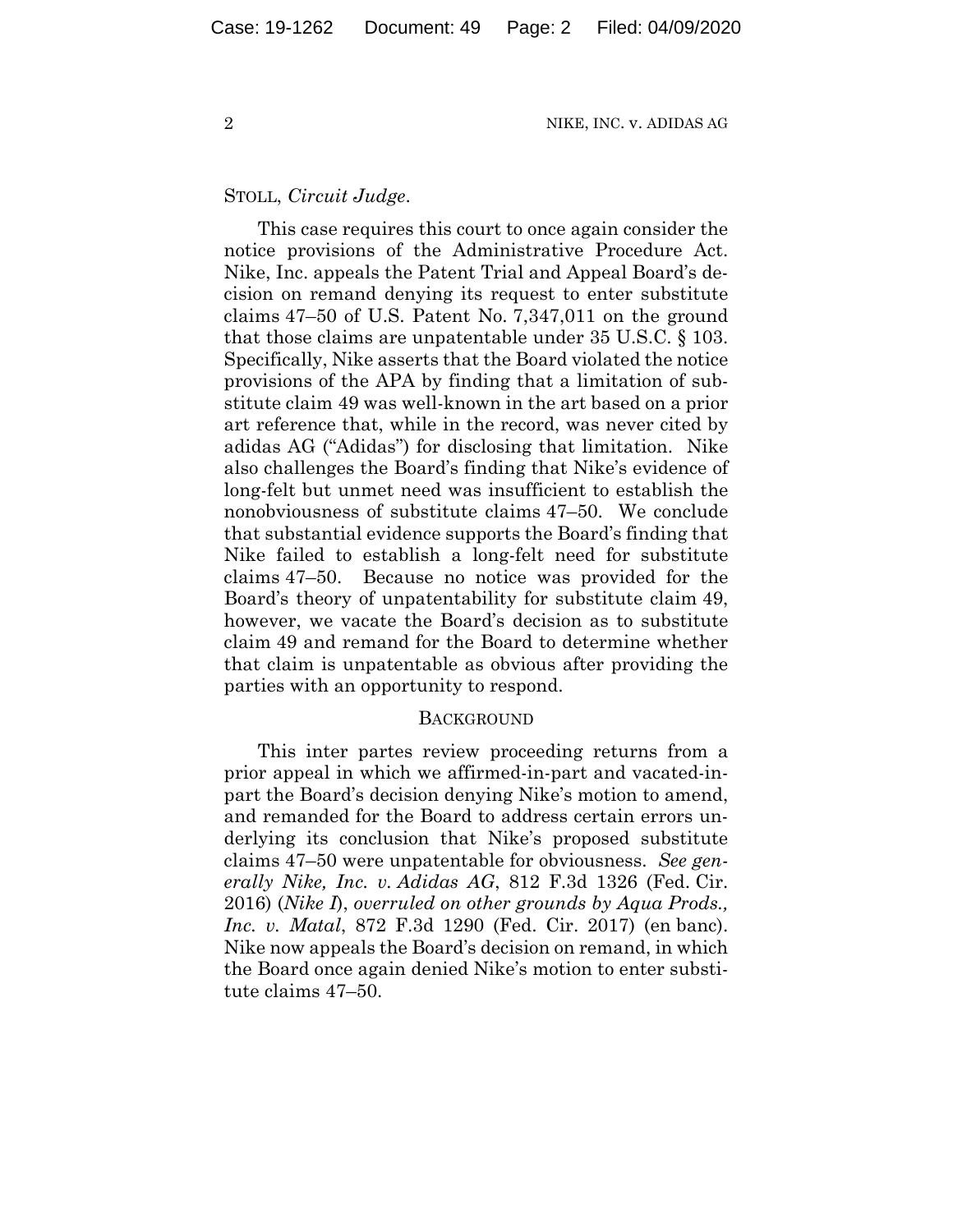I

The '011 patent discloses articles of footwear having a textile "upper," which is made from a knitted textile using any number of warp knitting or weft knitting processes. '011 patent col. 3 ll. 20–32. Weft knitting includes "flat knitting," where the textile is knit as a sheet or flat piece of textile. *Id.* at col. 7 ll. 5–8.

Substitute claims 47–50 generally relate to a unitary flat-knitted textile element.They recite:

47. An article of footwear comprising

an upper incorporating a flat knit textile element, the flat knit textile element

(1) having flat knit edges free of surrounding textile structure such that the flat knit edges are not surrounded by textile structure from which the textile element must be removed, some of the flat knit edges joined together to form an ankle opening in the upper for receiving a foot, the ankle opening having an edge comprised of one of the flat knit edges; and

(2) having a first area and a second area with a unitary construction, the first area being formed of a first stitch configuration, and the second area being formed of a second stitch configuration that is different from the first stitch configuration to impart varying properties to the textile element; and

a sole structure secured to the upper.

48. The article of footwear recited in claim 47, wherein at least one of the first stitch configuration and the second stitch configuration forms an aperture in the flat knit textile element and the joined edges shape the flat knit textile element to form a lateral region, a medial region, an instep region and a heel region of the upper.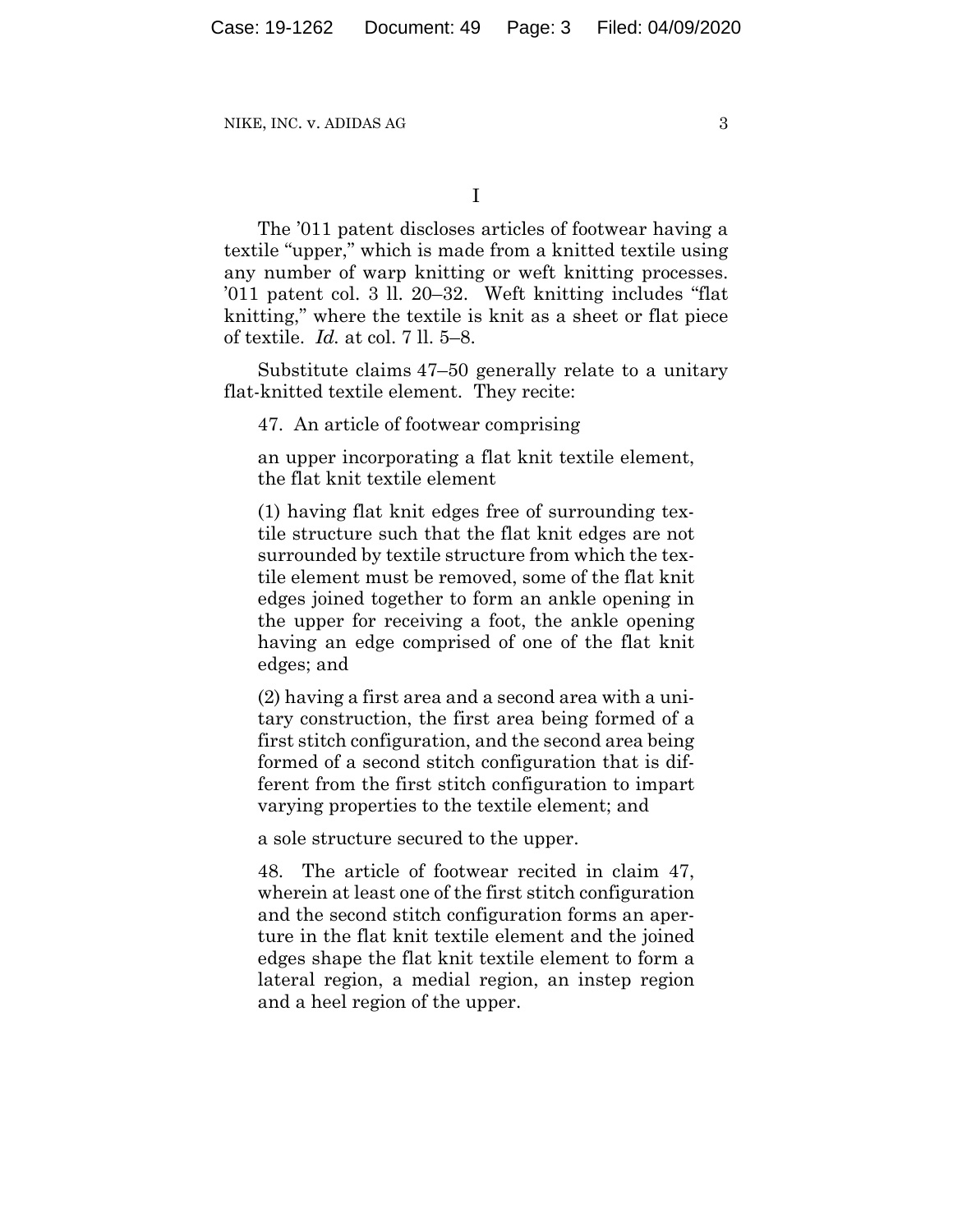49. The article of footwear recited in claim 47, wherein at least one of the first stitch configuration and the second stitch configuration forms a *plurality of apertures* in the flat knit textile element, the *apertures formed by omitting stitches* in the flat knit textile element and positioned in the upper for receiving laces.

50. The article of footwear recited in claim 47, wherein the flat knit textile element is one of an exterior layer, an intermediate layer, and an interior layer of the upper, and the joined edges shape the flat knit textile element to form a lateral region, a medial region, an instep region and a heel region of the upper.

Mot. to Amend at 1–2, *Adidas AG v. Nike, Inc.*, No. IPR2013-00067, 2013 WL 5592521 (P.T.A.B. Aug. 19, 2013) (alterations omitted) (emphases added). Relevant to this appeal, substitute claim 49 recites a knit textile upper containing "apertures" that can be used to receive laces and that are "formed by omitting stitches" in the knit textile.

II

In its petition, Adidas challenged the patentability of claims 1–46 of the '011 patent. After the Board granted Adidas's petition, Nike filed a motion to amend its patent pursuant to 35 U.S.C. § 316(d), requesting cancellation of claims 1–46 and entry of substitute claims 47–50. In particular, Nike proposed to substitute claim 47 for original claim 16, substitute claims 48 and 49 for original claim 19, and substitute claim 50 for original claim 20. Adidas opposed Nike's motion, arguing that substitute claims 47–50 are unpatentable under 35 U.S.C. § 103 in view of the combination of three prior art references: U.S. Patent No. 5,345,638 (Nishida); U.S. Patent No. 2,178,941 (Schuessler I); and U.S. Patent No. 2,150,730 (Schuessler II). Adidas argued that Nishida disclosed substitute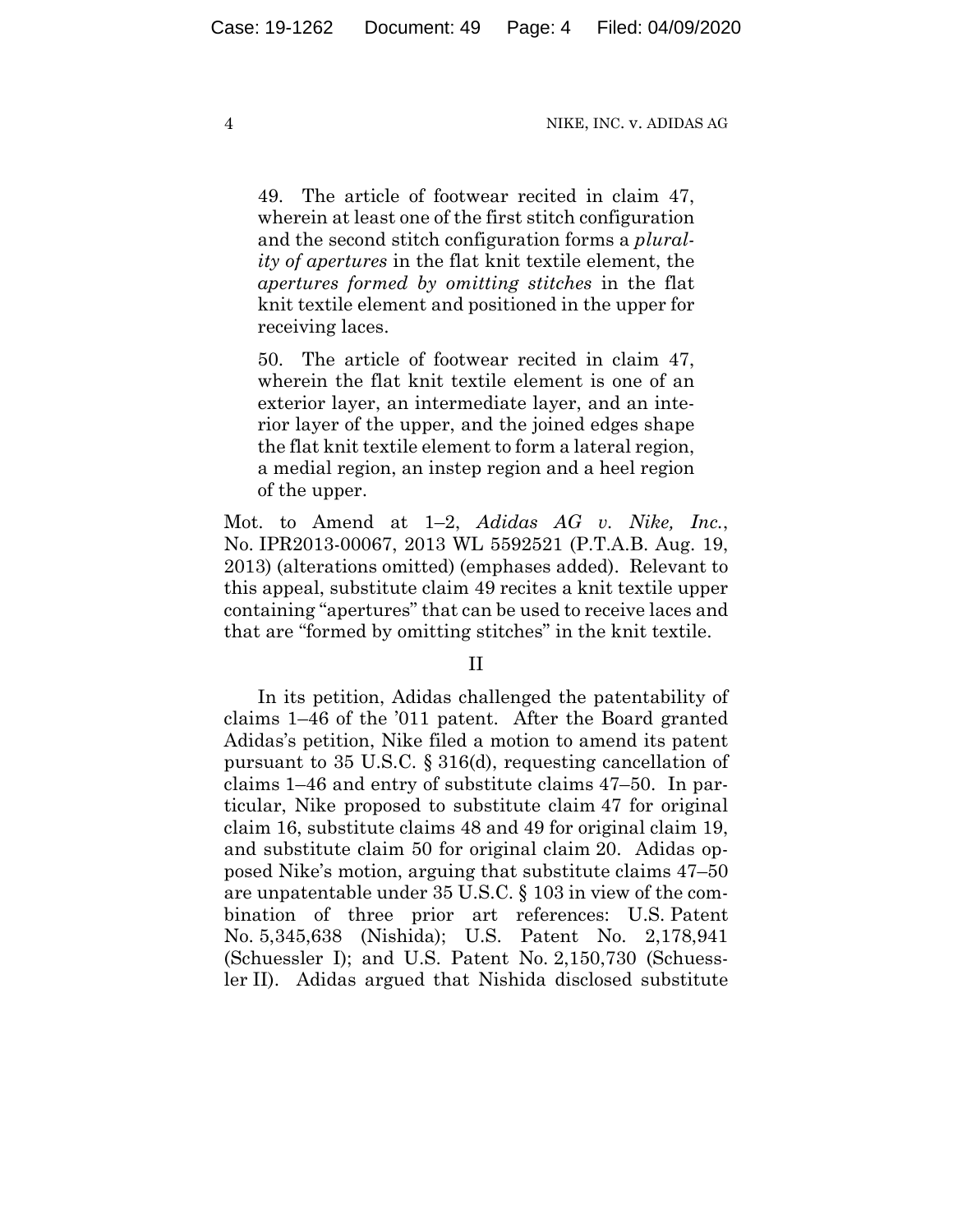claim 49's limitation that the apertures are "formed by omitting stitches."

In its final written decision, the Board granted Nike's request to cancel claims 1–46, but denied Nike's request for entry of substitute claims 47–50 on the ground that Nike failed to establish the patentability of those claims over the combined teachings of Nishida, Schuessler I, and Schuessler II. *See Adidas AG v. Nike, Inc.*, No. IPR2013-00067, 2014 WL 1713368, at \*20–21 (P.T.A.B. Apr. 28, 2014). After finding that Nike failed to show that it proposed a "reasonable number" of substitute claims for original claim 19, the Board "group[ed] claim 49 with claim 48, for patentability purposes," meaning that those claims would rise and fall together. *Id.* at \*12. The Board did not address Nike's long-felt need evidence or argument.

On appeal, we determined that substantial evidence supported the Board's finding that a person of ordinary skill in the art would have been motivated to combine Nishida, Schuessler I, and Schuessler II with a reasonable expectation of success in arriving at the unitary, flat-knitted textile upper recited in substitute claims 47–50. *See Nike I*, 812 F.3d at 1335–38. We also affirmed the Board's conclusion that Nike, the patent owner, bore the burden of proving the patentability of substitute claims 47–50 by a preponderance of the evidence. *Id.* at 1332–34.

We identified two errors in the Board's decision, however. First, the Board failed to determine how substitute claims 48 and 49 "should be treated per the standard set forth in" the Board's then-informative decision *Idle Free Systems, Inc. v. Bergstrom*, No. IPR2012-00027, 2013 WL 5947697 (P.T.A.B. June 11, 2013). *Nike I*, 812 F.3d at 1342. Second, the Board failed to examine Nike's longfelt need evidence. *Id*. at 1339–40.

In light of these two errors, we remanded for the Board to determine how substitute claims 48 and 49 should be treated under *Idle Free* and, "if necessary, a full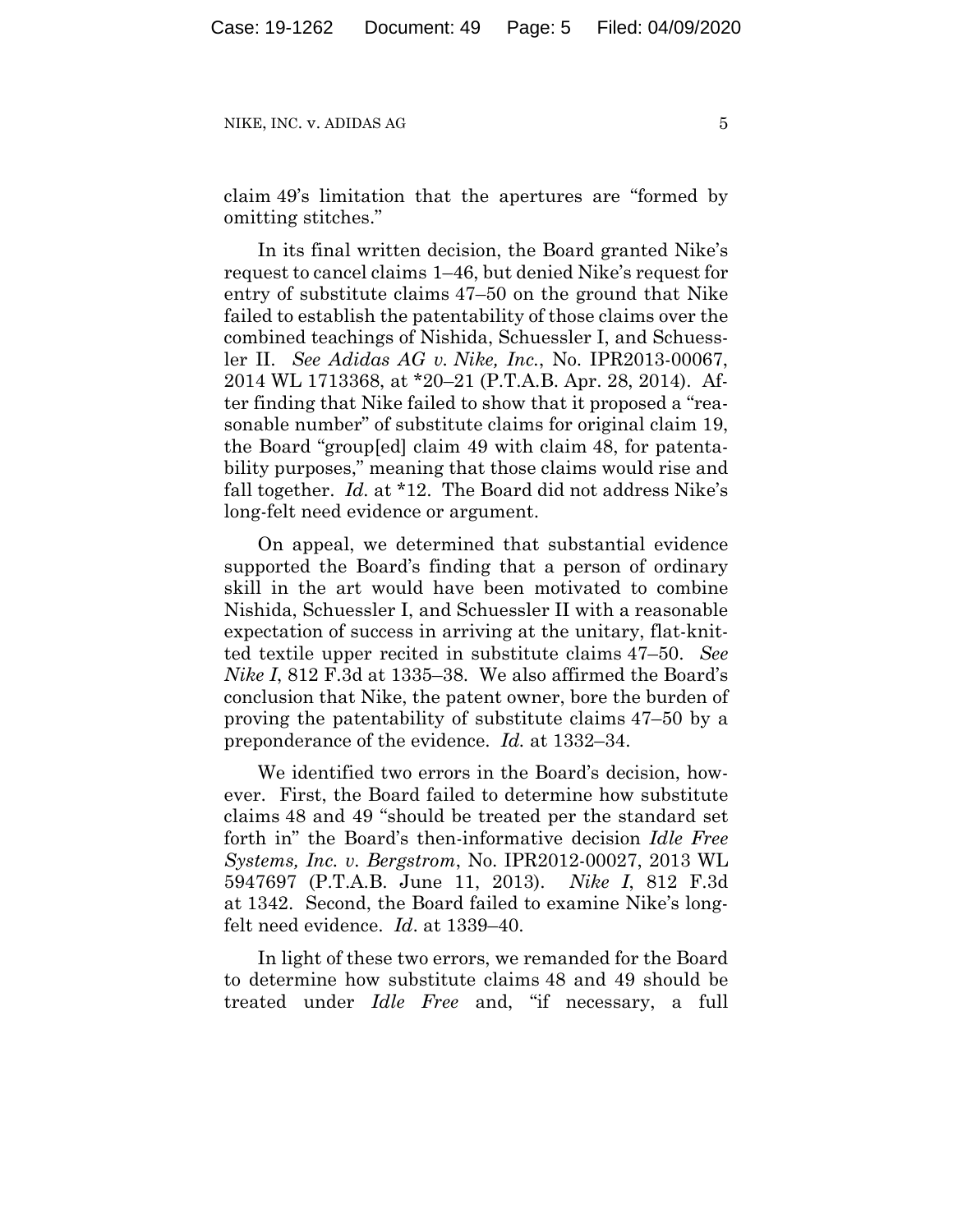consideration of the patentability of each." *Id.* at 1342. We rejected Adidas's argument that we could affirm the Board's conclusion that substitute claim 49 was unpatentable as obvious because the Board's decision "lack[ed] critical fact-findings needed for any obviousness determination." *Id.* at 1343–45. In doing so, we explained that "Nishida's specification never specifically discusses the lacing holes of its upper; they are only shown in Figure 3," and that the Board neither "point[ed] to any disclosure in Nishida that explains the manner in which" the holes in Figure 3 were created, nor "address[ed] the presence of the holes in either claim 49 or Nishida." *Id.* at 1344. We then noted:

It may well be that the Board intended to convey that claim 49 was obvious in light of Nishida because *skipping stitches to form apertures, even though not expressly disclosed in Nishida, was a well-known technique in the art* and that understanding perhaps would be a basis to conclude that one of skill in the art would utilize this technique to create holes for accepting shoe laces. But, the Board did not articulate these findings.

*Id*. at 1344–45 (footnote omitted) (emphasis added). We also remanded for the Board to examine Nike's long-felt need evidence "and its impact, if any, on the Board's analysis under the first three" factual considerations set forth in *Graham v. John Deere Co.*, 383 U.S. 1, 17–18 (1966). *Id.* at 1340.

On remand, neither party asked to submit additional briefing or new evidence to the Board. This court subsequently issued its en banc decision in *Aqua Products*, overruling *Nike I*'s holding that the patent owner bears the burden of persuasion with respect to the patentability of substitute claims presented in a motion to amend. *See Aqua Prods.*, 872 F.3d at 1296, 1324–25. The Board also de-designated *Idle Free* as "informative." The parties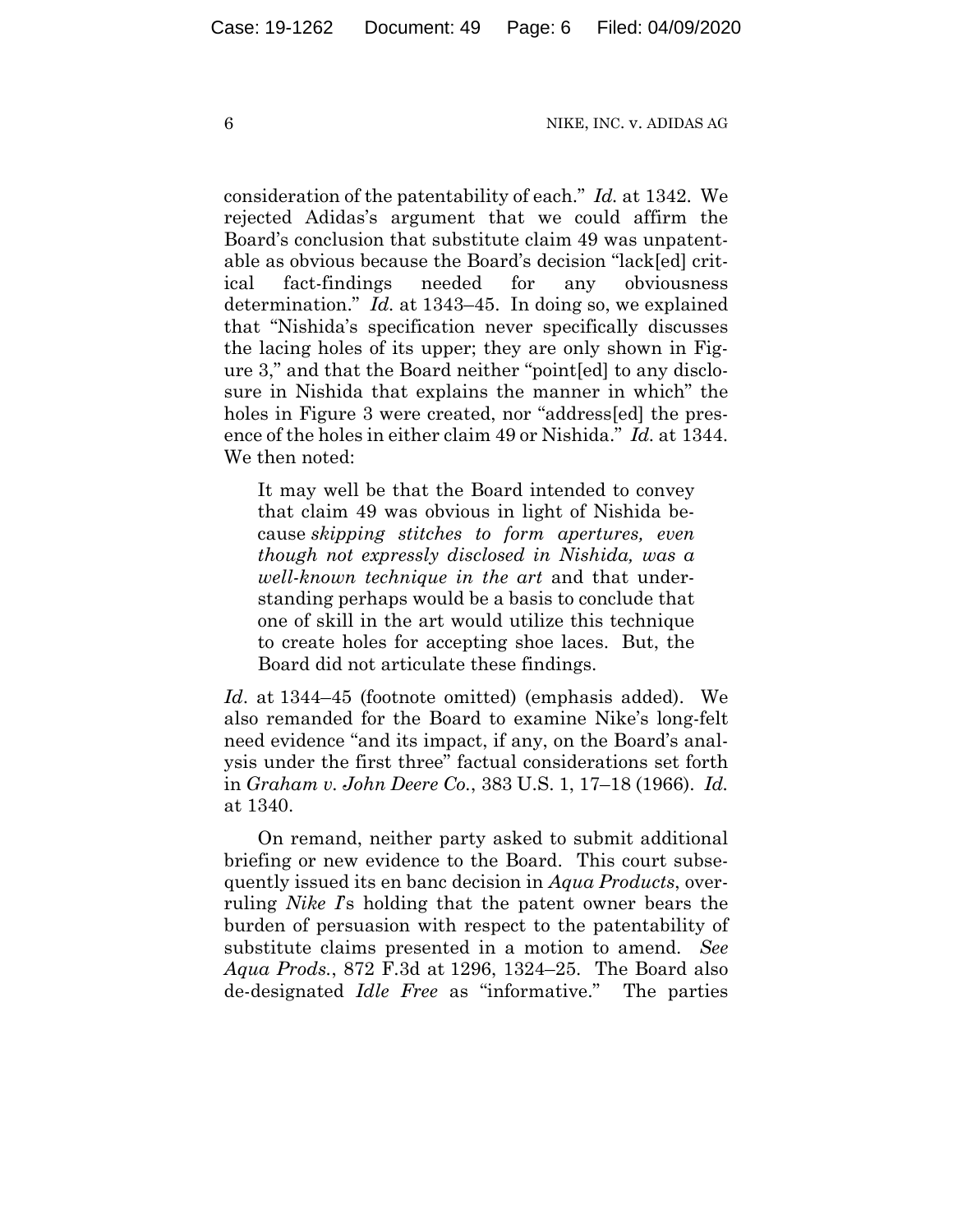thereafter submitted briefs to the Board addressing the impact of *Aqua Products* on the remand proceedings. Adidas did not assert any new prior art references to demonstrate the unpatentability of substitute claim 49 or otherwise revise its invalidity arguments on remand.

In its decision on remand, the Board concluded that Adidas proved by a preponderance of the evidence that substitute claims 47–50 are unpatentable as obvious. *Adidas AG v. Nike, Inc.*, No. IPR2013-00067, 2018 WL 4501969, at \*2 (P.T.A.B. Sept. 18, 2018) (*Remand Decision*). The Board found that substitute claims 48 and 49 were proper substitutes for original claim 19 under *Idle Free*. *Id.* at \*6.

The Board next determined that "the entirety of the record demonstrates the unpatentability of substitute claim 49 by a preponderance of the evidence." *Id.* at \*7. The Board found that "Nishida does not disclose apertures 'formed by omitting stitches,' as recited in claim 49." *Id.* But the Board found that "another prior art document of record in the proceeding," a handbook by David J. Spencer, *Knitting Technology: A Comprehensive Handbook and Practical Guide* (3d ed. 2001) (Spencer), "demonstrates that skipping stitches to form apertures was a well-known technique." *Id.* (citing *Genzyme Therapeutic Prods. Ltd. v. Biomarin Pharm. Inc.*, 825 F.3d 1360, 1369 (Fed. Cir. 2016)); *see also id.* at \*8 n.11 (identifying Spencer). The Board concluded that "[b]ecause the omission of stitches was a well-known technique in the field of knitting for forming . . . apertures," a skilled artisan "would have had reason to use such a known technique . . . to form the plurality of apertures taught by Nishida, as recited by substitute claim 49." *Id.* at \*8 (first citing Spencer 57–58; then citing *KSR Int'l Co. v. Teleflex Inc.*, 550 U.S. 398, 421 (2007); then citing J.A. 1248 ¶ 107).

Finally, the Board considered Nike's evidence and argument that the invention of substitute claims 47–50 solved the long-felt need to reduce material waste in the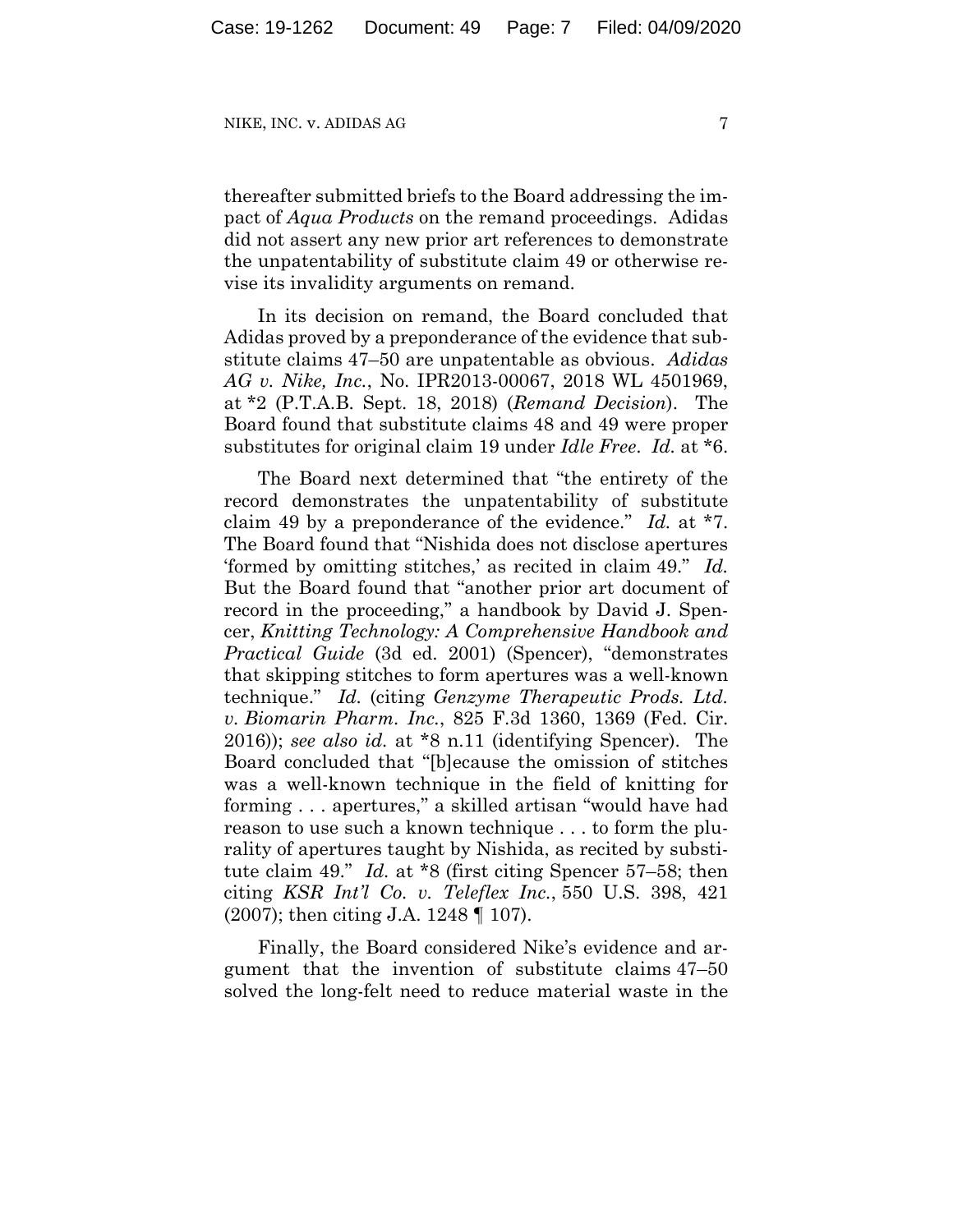manufacture of knit textile uppers, but determined that the prior art showed that the alleged need was already met by the date of the invention. *Id.* at \*10–12.

Nike appeals. We have jurisdiction under 28 U.S.C.  $§ 1295(a)(4)(A).$ 

### **DISCUSSION**

Obviousness is a question of law based on underlying facts. *In re Magnum Oil Tools Int'l, Ltd.*, 829 F.3d 1364, 1373 (Fed. Cir. 2016) (citing *In re Gartside*, 203 F.3d 1305, 1316 (Fed. Cir. 2000)). We review the Board's legal conclusion of obviousness de novo, and underlying factual findings for substantial evidence. *Id.* (citing *In re Cuozzo Speed Techs., LLC*, 793 F.3d 1268, 1280 (Fed. Cir. 2015), *aff'd*, *Cuozzo Speed Techs., LLC v. Lee*, 136 S. Ct. 2131 (2016)). These determinations of fact consist of: "(1) the 'level of ordinary skill in the pertinent art,' (2) the 'scope and content of the prior art,' (3) the 'differences between the prior art and the claims at issue,' and (4) 'secondary considerations' of non-obviousness such as 'commercial success, long-felt but unsolved needs, failure of others, etc.'" *Nike I*, 812 F.3d at 1334–35 (quoting *KSR*, 550 U.S. at 406). Whether the Board improperly relied on new arguments is reviewed de novo. *In re IPR Licensing, Inc.*, 942 F.3d 1363, 1369 (Fed. Cir. 2019) (citing *In re NuVasive, Inc.*, 841 F.3d 966, 970 (Fed. Cir. 2016)).

I

Nike asserts that the Board erred by relying on Spencer to find substitute claim 49's requirement of forming apertures "by omitting stitches" was a well-known technique. According to Nike, the Board violated the APA by failing to give notice that it would rely on Spencer to support its obviousness conclusion for substitute claim 49. We agree.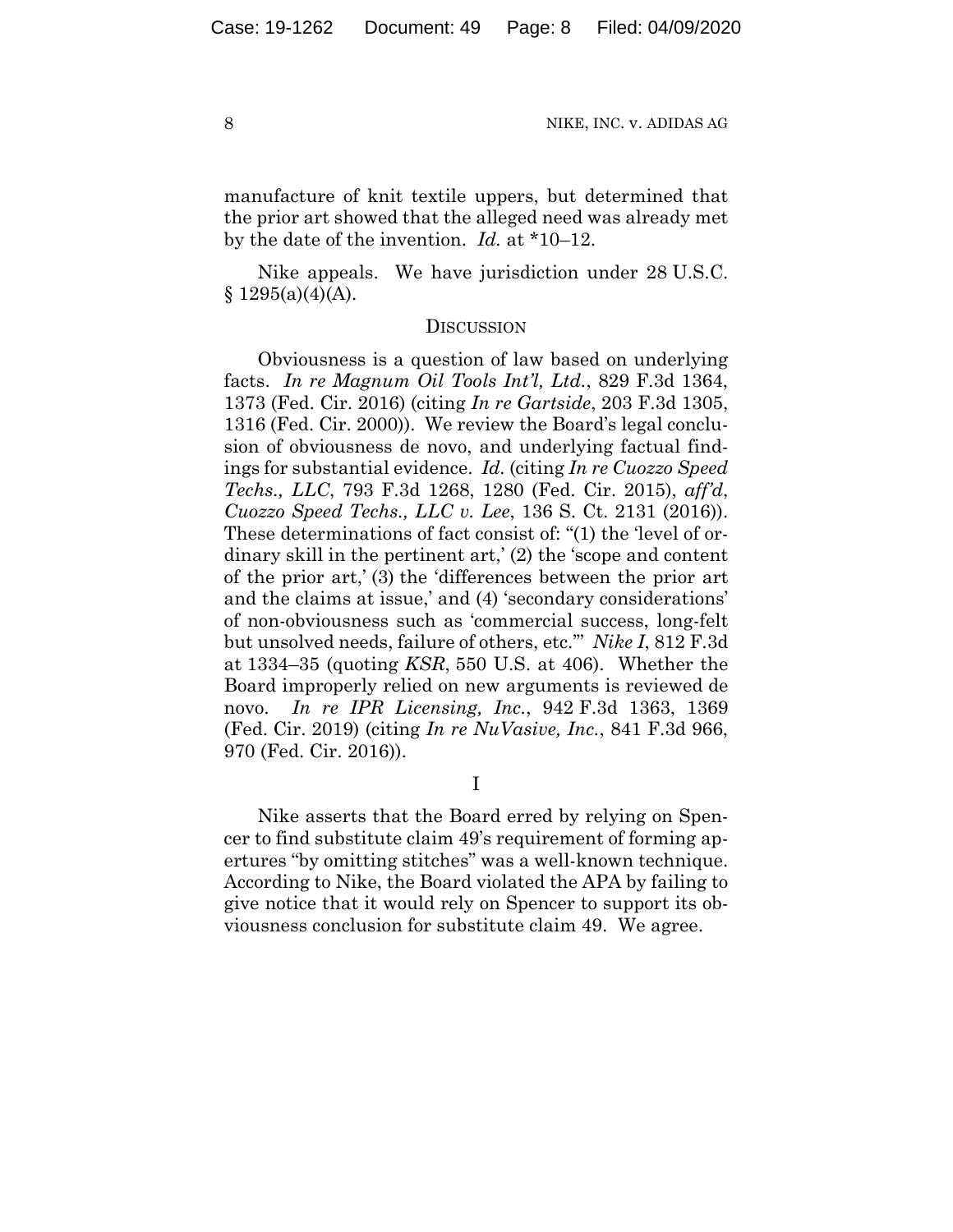We addressed the universe of prior art that the Board should consider when reviewing a motion to amend in *Aqua Products.* There, we held that the Board may not "base its patentability determinations with respect to amended claims solely on the face of the motion to amend, without regard to the remainder of the IPR record." 872 F.3d at 1325. Rather, the Board "must consider the *entirety* of the record before it when assessing the patentability of amended claims." *Id.* at 1296 (emphasis added). We expressly declined to address, however, whether the Board "may sua sponte raise patentability challenges to a proposed amended claim" because the "record d[id] not present this precise question." *Id.* at 1325; *see also id.* at 1350 n.7 (Taranto, J., dissenting) ("It is at present unclear to what extent the Board may sua sponte introduce evidence or arguments into the record—and rely on them after giving notice and opportunity to be heard—even in adjudicating the patentability of issued claims, much less in assessing proposed substitute claims.").

This case presents part of the question posed but left undecided in *Aqua Products*.We hold today that the Board may sua sponte identify a patentability issue for a proposed substitute claim based on the prior art of record.<sup>1</sup> If the Board sua sponte identifies a patentability issue for a proposed substitute claim, however, it must provide notice of the issue and an opportunity for the parties to respond before issuing a final decision under 35 U.S.C. § 318(a).

<sup>&</sup>lt;sup>1</sup> We do not decide today whether the Board may look outside of the IPR record in determining the patentability of proposed substitute claims. This case does not present that precise question. Therefore, we reserve it for another day.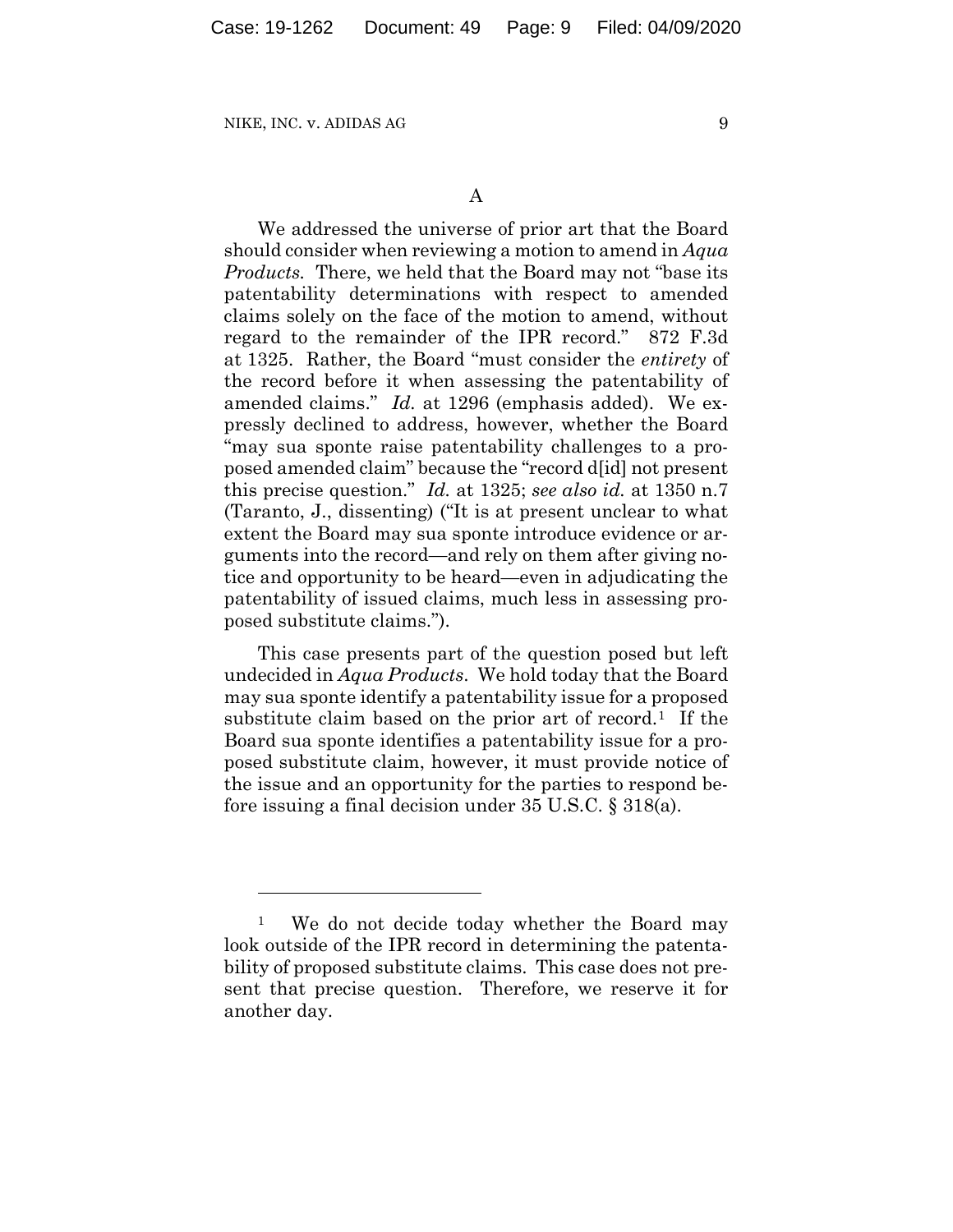Because this case involves a motion to amend, we conclude that the Board should not be constrained to arguments and theories raised by the petitioner in its petition or opposition to the motion to amend. That principle—announced in *SAS Institute, Inc. v. ComplementSoft, LLC*, 825 F.3d 1341 (Fed. Cir. 2016), *Magnum Oil*, and other cases—does not apply in the context of motions to amend where the patent owner has introduced new claims into the proceedings. Otherwise, were a petitioner not to oppose a motion to amend, the Patent Office would be left with no ability to examine the new claims. *See Aqua Prods.*, 872 F.3d at 1311 ("[W]here the challenger ceases to participate in the IPR and the Board proceeds to final judgment, it is the Board that must justify any finding of unpatentability by reference to the evidence of record in the IPR." (discussing *Cuozzo*, 136 S. Ct. at 2144)). It makes little sense to limit the Board, in its role within the agency responsible for issuing patents, to the petitioner's arguments in this context. Rather, based on consideration of the entire record, the Board must determine whether the patent owner's newly-presented, narrower claims are "supported by the patent's written description" and "unpatentable in the face of the prior art cited in the IPR." *Id.* at 1314 (citing 35 U.S.C. § 316(d)(3)).

Here, Spencer was undisputedly part of the record in this IPR proceeding. As the Board correctly observed, Adidas included Spencer as an attachment to its petition and both parties' experts relied on Spencer's teachings in their declarations. *See Remand Decision*, 2018 WL 4501969, at \*8 n.11.

Although the Board was permitted to raise a patentability theory based on Spencer, the notice provisions of the APA and our case law require that the Board provide notice of its intent to rely on Spencer and an opportunity for the parties to respond before issuing a final decision relying on Spencer. Under the APA, "[p]ersons entitled to notice of an agency hearing shall be timely informed of . . . the matters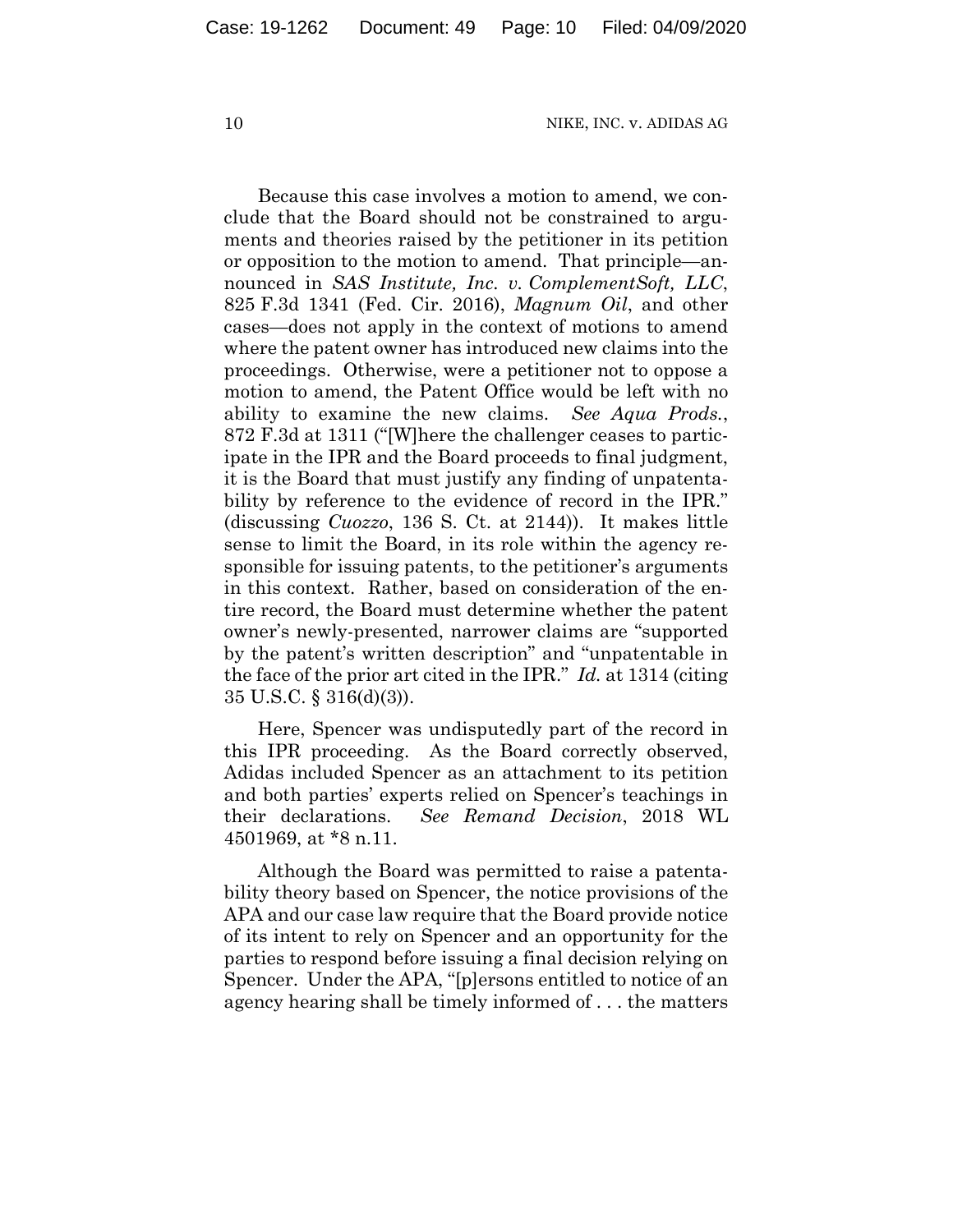of fact and law asserted," 5 U.S.C. § 554(b)(3), and the agency "shall give all interested parties opportunity for . . . the submission and consideration of facts [and] arguments," *id.* § 554(c)(1). In interpreting the APA's notice provisions in the context of IPR proceedings, we have cautioned that "an agency may not change theories in midstream without giving respondents reasonable notice of the change and the opportunity to present argument under the new theory." *SAS*, 825 F.3d at 1351 (citation and quotation marks omitted), *rev'd on other grounds*, 138 S. Ct. 1348 (2018); *see also Genzyme*, 825 F.3d at 1366 ("The Patent and Trademark Office must provide the patent owner with timely notice of 'the matters of fact and law asserted,' and an opportunity to submit facts and argument." (first quoting 5 U.S.C. §§ 554(b)–(c), 557(c); then quoting *Dell Inc. v. Acceleron, LLC*, 818 F.3d 1293, 1301 (Fed. Cir. 2016))).

Our decisions have also set forth notice requirements relating to the parties' arguments. For instance, the Board "must base its decision on arguments that were advanced by a party, and to which the opposing party was given a chance to respond." *Magnum Oil*, 829 F.3d at 1381 (citing *SAS*, 825 F.3d at 1351).In *Magnum Oil*, we reversed the Board's decision holding all challenged claims unpatentable for obviousness. *Id.* The Board had concluded that the challenged claims would have been obvious in view of a prior art combination that was different from the combination asserted in the IPR petition. *Id.* at 1377. Since the petitioner provided only conclusory arguments as to a motivation to combine the references underlying the Board's obviousness conclusion, we determined that the Board did not have sufficient evidence on which to base its conclusion. *Id.* at 1380. We rejected the argument that "the Board is free to adopt arguments on behalf of petitioners that could have been, but were not, raised by the petitioner during an IPR." *Id.* at 1381.

Similarly, in *SAS*, we concluded that the Board erred by changing its construction of a disputed claim term in its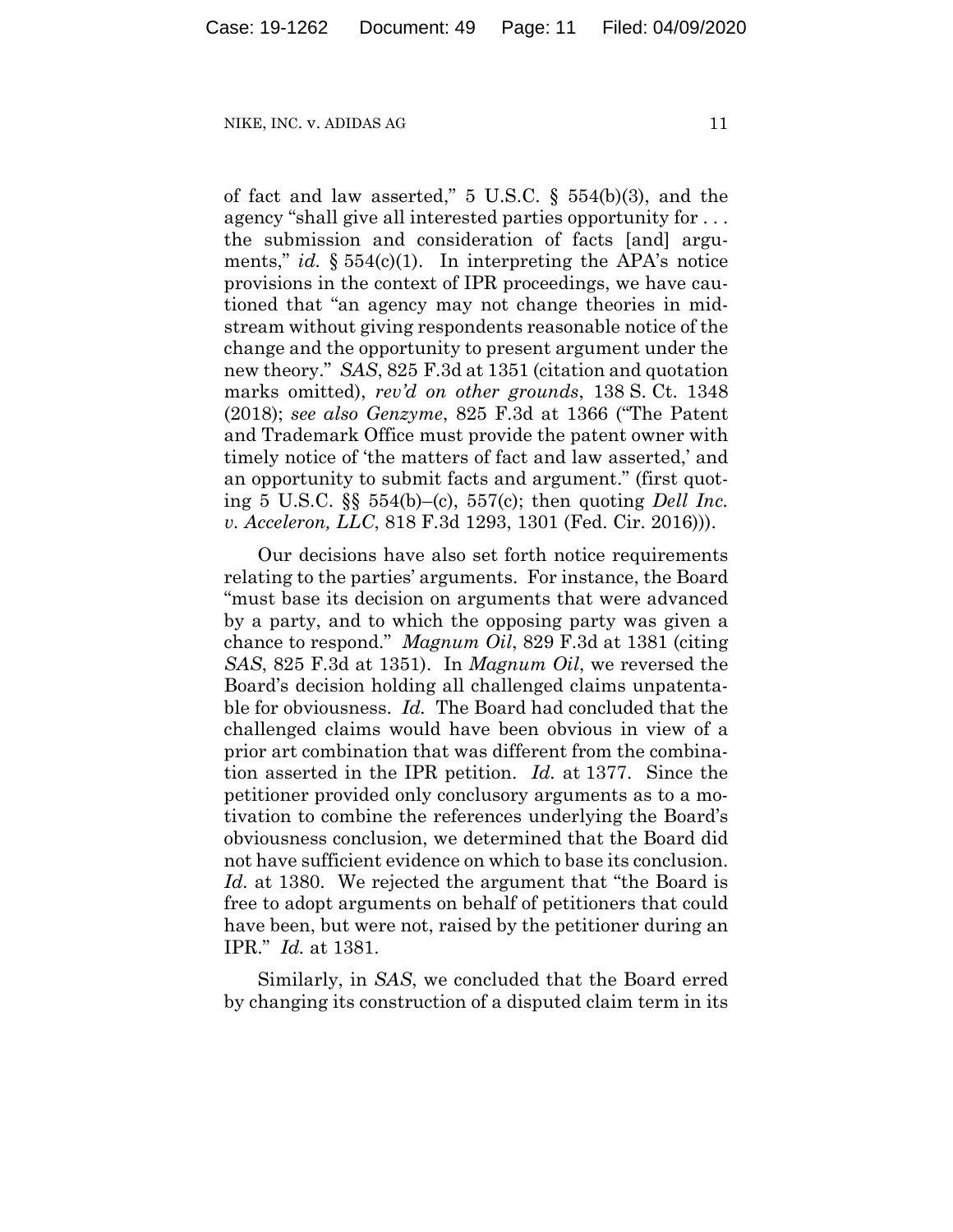final written decision without affording the parties an opportunity to respond. 825 F.3d at 1350–52. We noted that it was "difficult to imagine either party anticipating that already-interpreted terms were actually moving targets, and it [wa]s thus unreasonable to expect that they would have briefed or argued, in the alternative, hypothetical constructions not asserted by their opponent." *Id.* at 1351. We vacated the Board's patentability determination of the disputed claim and remanded so that the parties could address the Board's new construction. *Id.* at 1352.

More recently, in *IPR Licensing*, we held that the Board violated the APA notice requirements by relying on a prior art reference that was not asserted in the only instituted ground. 942 F.3d at 1368–70. Neither the petition nor the patent owner's response mentioned the reference in discussing the only instituted ground, yet the Board cited the reference "several times on remand when analyzing why [the challenged claim] was unpatentable." *Id.* at 1369. In reversing the Board's decision, we explained that permitting the Board to "rely on evidence relating solely to grounds on which it never instituted" would "allow the Board's final written decision to rest on arguments that a patent owner has no ability to rebut or anticipate." *Id.* (citing *Magnum Oil*, 829 F.3d at 1381).

While none of *Magnum Oil*, *SAS*, or *IPR Licensing* was decided in the context of a motion to amend, we see no reason why their holdings and principles regarding fair notice and an opportunity to respond would not apply to all aspects of an IPR proceeding. We therefore adopt these holdings and principles to apply in the context of a motion to amend. Accordingly, we hold that it is appropriate for the Board to sua sponte raise unpatentability grounds based on the IPR record and not be limited to the unpatentability grounds asserted by the petitioner in its petition or opposition to the motion to amend, provided that the Board gives the parties notice and an opportunity to respond.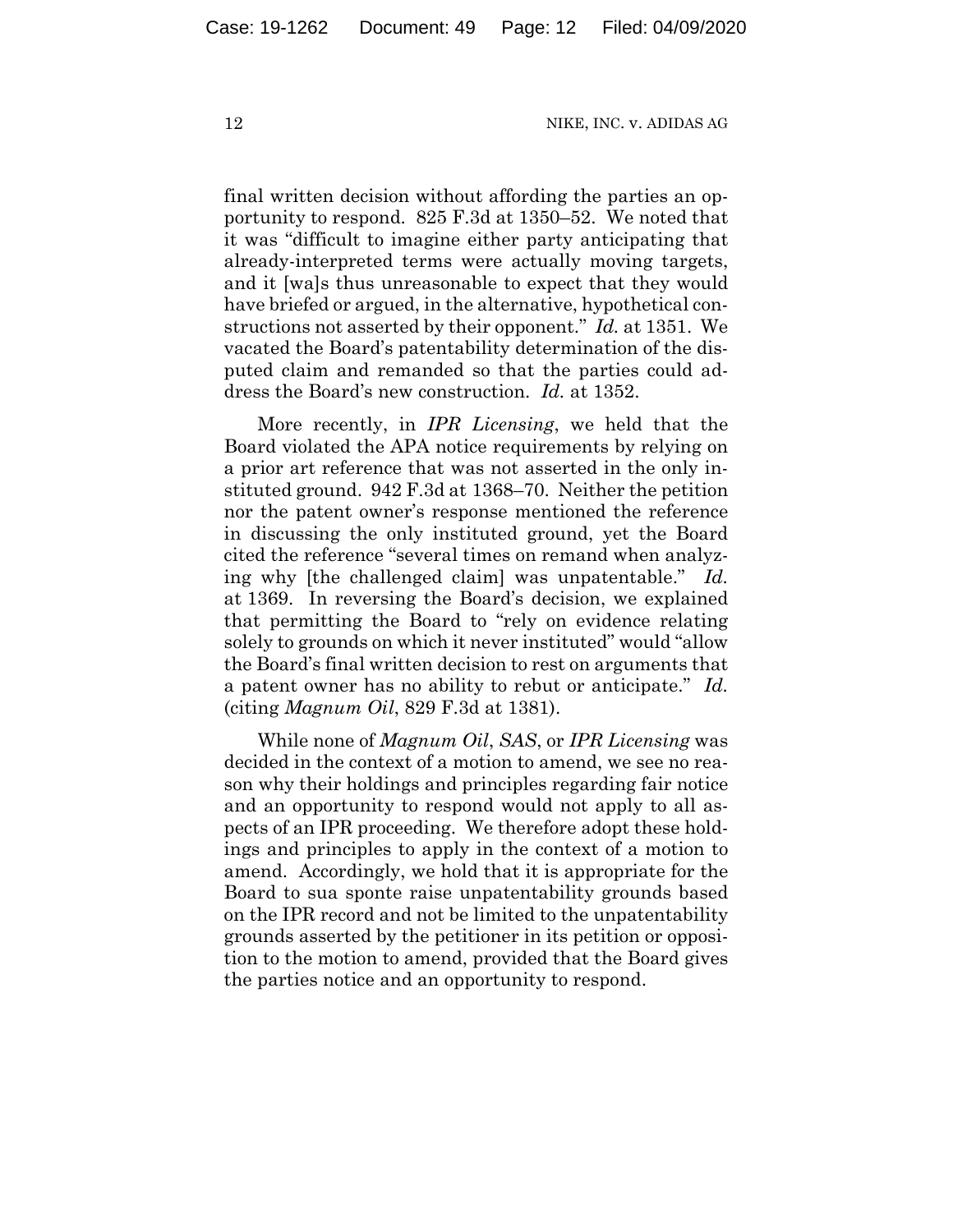With these principles in mind, we conclude that the Board violated the APA's requirements of notice and an opportunity to respond when it relied on Spencer to find that the formation of apertures by skipping stitches was a wellknown technique in the art.

Throughout the IPR proceeding, Adidas never argued that skipping stitches to form apertures was a well-known technique, let alone that Spencer taught this claim limitation. Although it is undisputed that Spencer is part of the IPR record, Adidas did not rely on Spencer in its asserted ground for unpatentability of substitute claim 49 in either its opposition to Nike's motion to amend or its briefing on remand. And although the parties' experts and Nike's counsel cited certain disclosures in Spencer for other reasons, those disclosures were entirely different from the disclosures on which the Board relied in finding that the formation of apertures by skipping stitches was wellknown. *Compare Remand Decision*, 2018 WL 4501969, at \*8–9 (citing Spencer 57–58, 91–92, 95), *with* J.A. 156–57 ¶ 7; J.A. 176 ¶ 39; J.A. 182 ¶ 56; J.A. 1218–19 ¶ 51; J.A. 1246–47 ¶ 105; J.A. 1609.By including this new theory for the first time in its decision on remand, the Board denied Nike notice of the issues that the Board would consider and an opportunity to address the factual and legal arguments on which the Board's patentability determination would rest. *See* 35 U.S.C. § 554(b)–(c).

Contrary to the Board's suggestion, our decision in *Genzyme* does not suggest a different outcome. In that case, we held that the Board did not violate the APA even though its final written decisions cited two references "that were not specifically included in the combinations of prior art on which the Board instituted review." 825 F.3d at 1366. The Board had relied on the prior art to show the state of the art at the time of the invention; it did not rely on the prior art to disclose a particular claim limitation for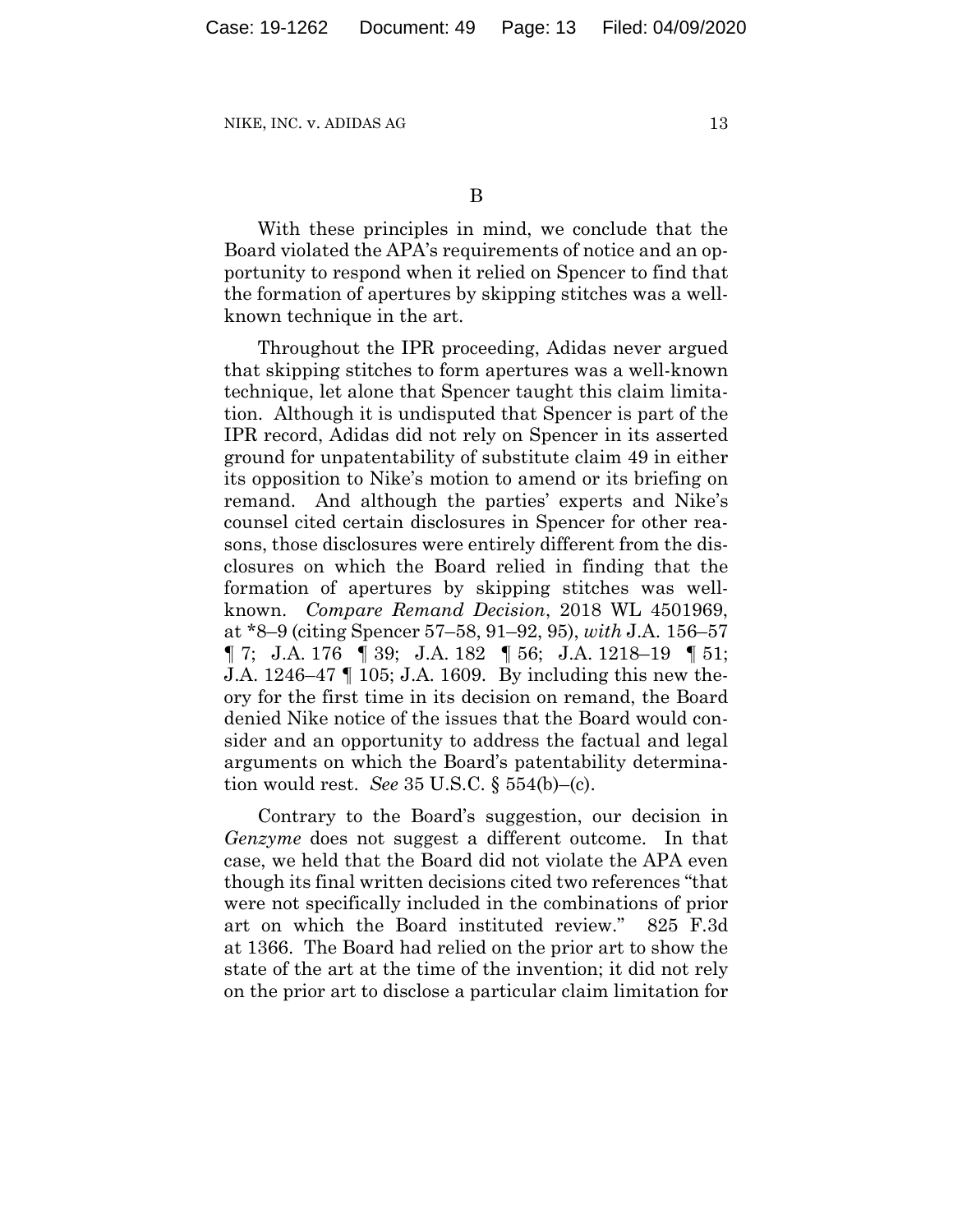purposes of anticipation or obviousness. *Id.* at 1365–66. We explained that the "introduction of new evidence in the course of the trial is to be expected in *inter partes* review trial proceedings," and that the Board at the institution phase "cannot predict all the legal or factual questions that the parties may raise during the litigation." *Id.* at 1366– 67. With these considerations in mind, we concluded that the "Board may consider a prior art reference to show the state of the art at the time of the invention, regardless of whether that reference was cited in the Board's institution decision." *Id.* at 1369. But that does not relieve the Board of its notice obligations.

Indeed, in *Genzyme* we emphasized that the "critical question for compliance with the APA and due process" was whether the patent owner received "adequate notice of the issues that would be considered, and ultimately resolved, at the hearing." *Id.* at 1367 (citation omitted). Both parties in *Genzyme* "address[ed] the relevance of the [two] references" to the state of the art in their briefing and, thus, the patent owner "had ample notice that the references were in play as potentially relevant evidence and that the Board might well address the parties' arguments regarding those references in its final written decisions." *Id.* The patent owner had—and took advantage of—an opportunity to respond to the disputed references.

Here, by contrast, Nike had no notice that the Board might rely on Spencer to teach the limitations of substitute claim 49. Nor did it have notice of the specific portions of Spencer that the Board might rely on in its decision. The parties did not discuss or debate the relevant portions of Spencer during the IPR proceeding. The facts of *Genzyme*  are further distinguishable on the ground that unlike Spencer, the two disputed references in *Genzyme* "were not among the prior art references that the Board relied upon to establish any claim limitations." *Id.* at 1369. Thus, the Board's decision here rests exclusively on an argument that the Board itself raised, addressed, and decided in its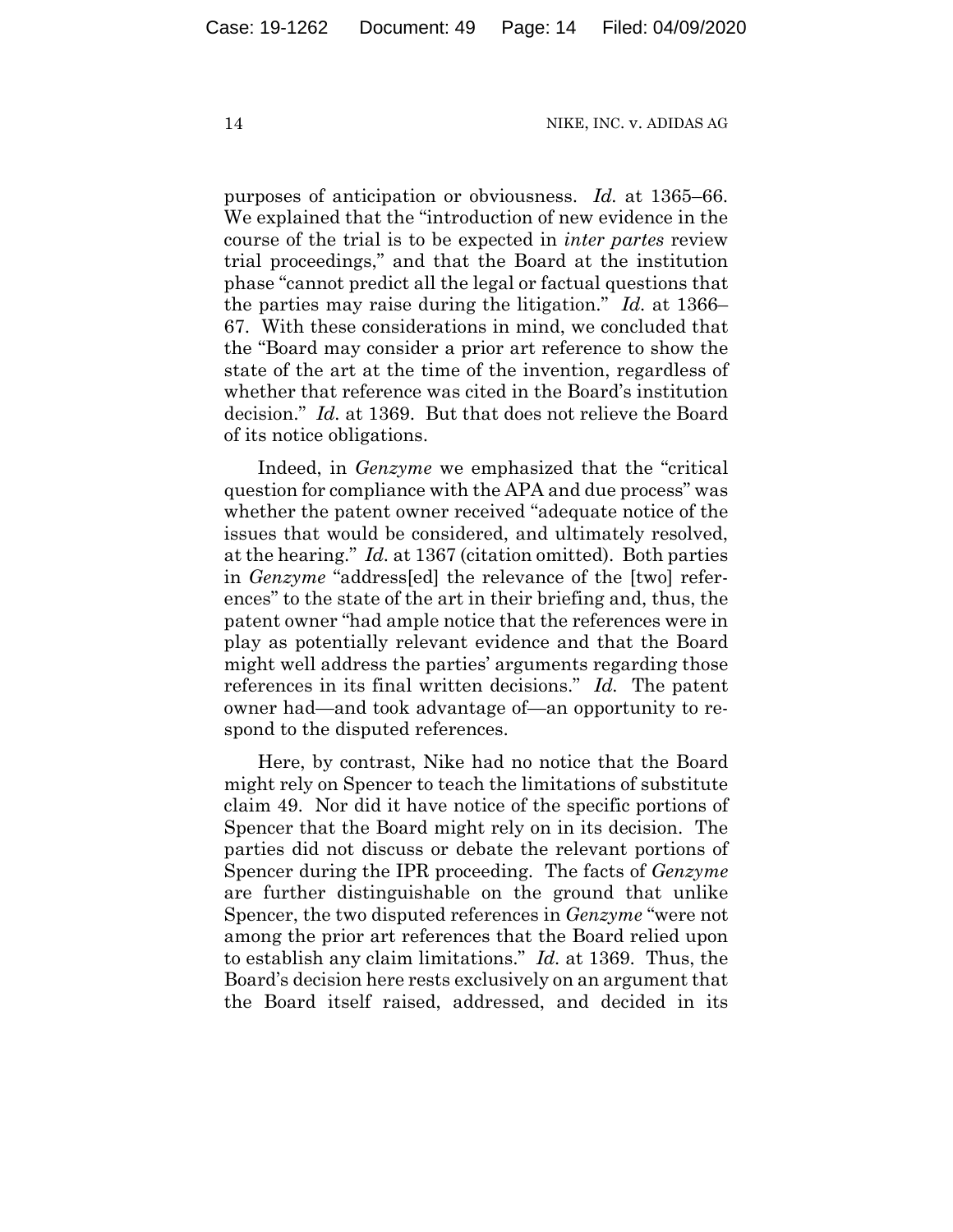decision on remand, thereby depriving Nike of "notice or an opportunity to be heard at a meaningful point in the proceedings." *Id.* at 1367.

As discussed above, the Board may rely on prior art of record in considering the patentability of amended claims. But in doing so, it must give the parties notice and an opportunity to respond. For example, prior to issuing its decision on remand, the Board in this case could have informed the parties that it intended to rely on Spencer for disclosing the disputed limitation of substitute claim 49, and requested supplemental briefing from the parties regarding its proposed ground for unpatentability. Alternatively, had the Board held an oral hearing on remand, it could have requested that the parties be prepared to discuss Spencer in connection with substitute claim 49 at the hearing. Either of these actions would satisfy the APA's notice requirements, but neither occurred in this case.

Accordingly, we vacate the Board's decision as to substitute claim 49 and remand for the Board to determine whether substitute claim 49 is unpatentable as obvious after providing the parties with an opportunity to respond.

II

Nike also challenges the Board's determination that its evidence of long-felt need was insufficient to establish the nonobviousness of substitute claims 47–50. After reviewing the record, we conclude that substantial evidence supports the Board's finding that Nike failed to establish a long-felt need.

In addressing the issue of motivation to combine the prior art references, we previously noted in *Nike I* that "there is no question that skilled artisans knew of the desire to reduce waste when producing wearable, knitted shoe uppers because that problem is expressly recognized in Nishida." 812 F.3d at 1338. We agreed with the Board that Nishida, Schuessler I, and Schuessler II "'serve the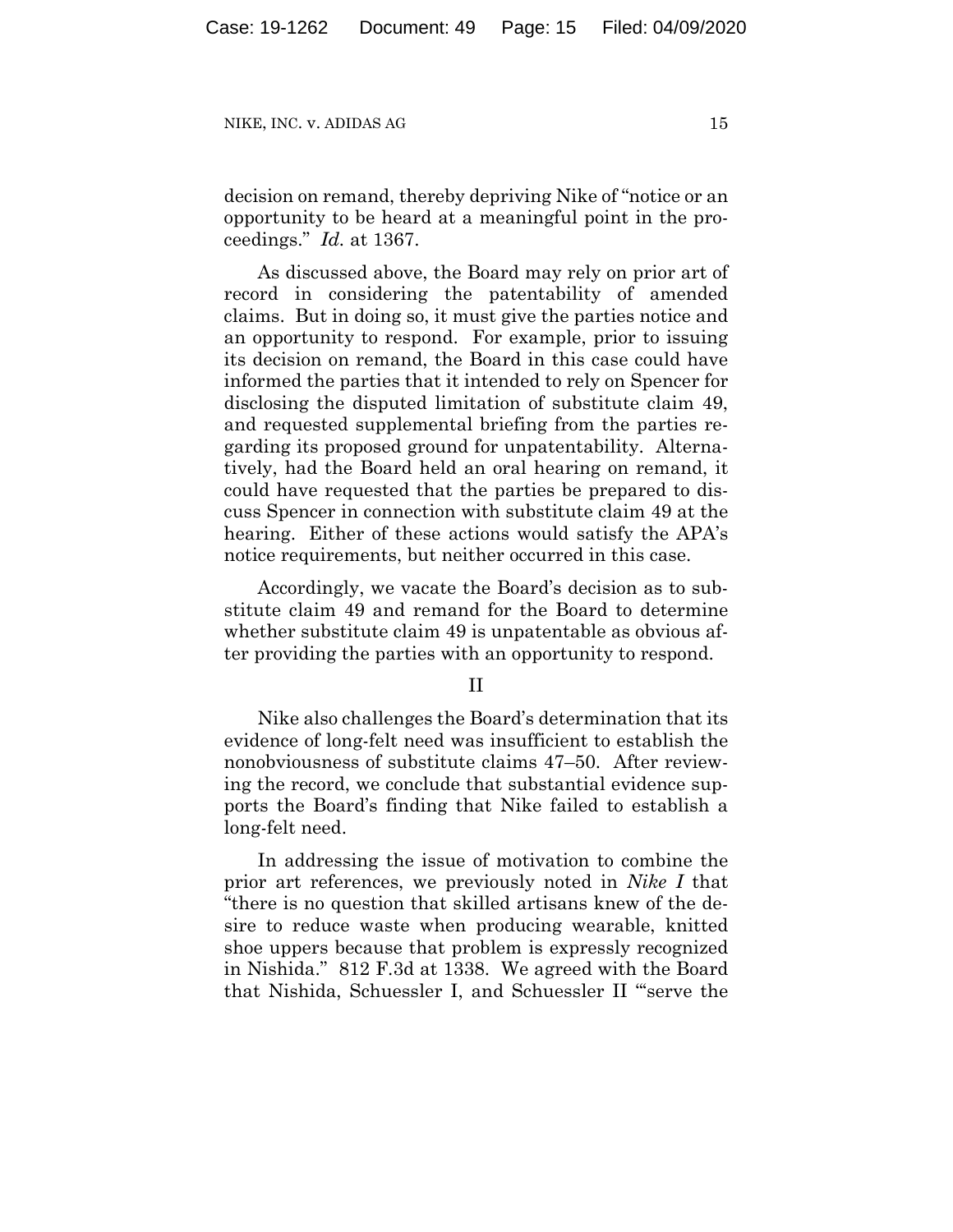same purpose' of efficiently creating knitted articles." *Id*. at 1337 (citation omitted). We also explained that

a skilled artisan interested in Nishida's preference to minimize waste in the production process would have logically consulted the well-known practice of flat-knitting, which *eliminates the cutting process altogether*. In other words, a person of skill in the art would have been motivated to address the problem identified in Nishida by applying the teachings of the Schuessler References to arrive at the invention in Nike's proposed substitute claims.

*Id.* (emphasis added). Thus, this court has already determined that a skilled artisan would have adopted the flatknitting techniques taught in the Schuessler references for the production of knitted shoe uppers in order to minimize waste.

Substantial evidence supports the Board's finding that other methods of minimizing waste—a problem undisputedly recognized by Nishida—had existed before the date of the invention. The Board found that Nishida "clearly teaches the benefits of reducing material waste, making the cutting waste a 'simple, lightweight and inexpensive material.'" *Remand Decision*, 2018 WL 4501969, at \*10 (quoting Nishida col. 2 ll. 20–22). The Board noted that Nike's arguments and evidence on long-felt need focused solely on Nishida and its response to the problem in the art of making cutting waste less expensive, but ignored the teachings of other asserted prior art references. In particular, the Board cited Schuessler I's disclosure of a method of producing a knitted helmet on a flat knitting machine "in accordance with the disclosure in [Schuessler II]." *Id.*  at \*11 (quoting J.A. 997); *see also* Schuessler I col. 1 l. 48– col. 2 l. 2. The helmets of Schuessler I are "completed from the swatches as knitted *without requiring cutting*, and requiring the joining of only a few edges." Schuessler I col. 1 ll. 22–27 (emphasis added). Thus, the Board found that